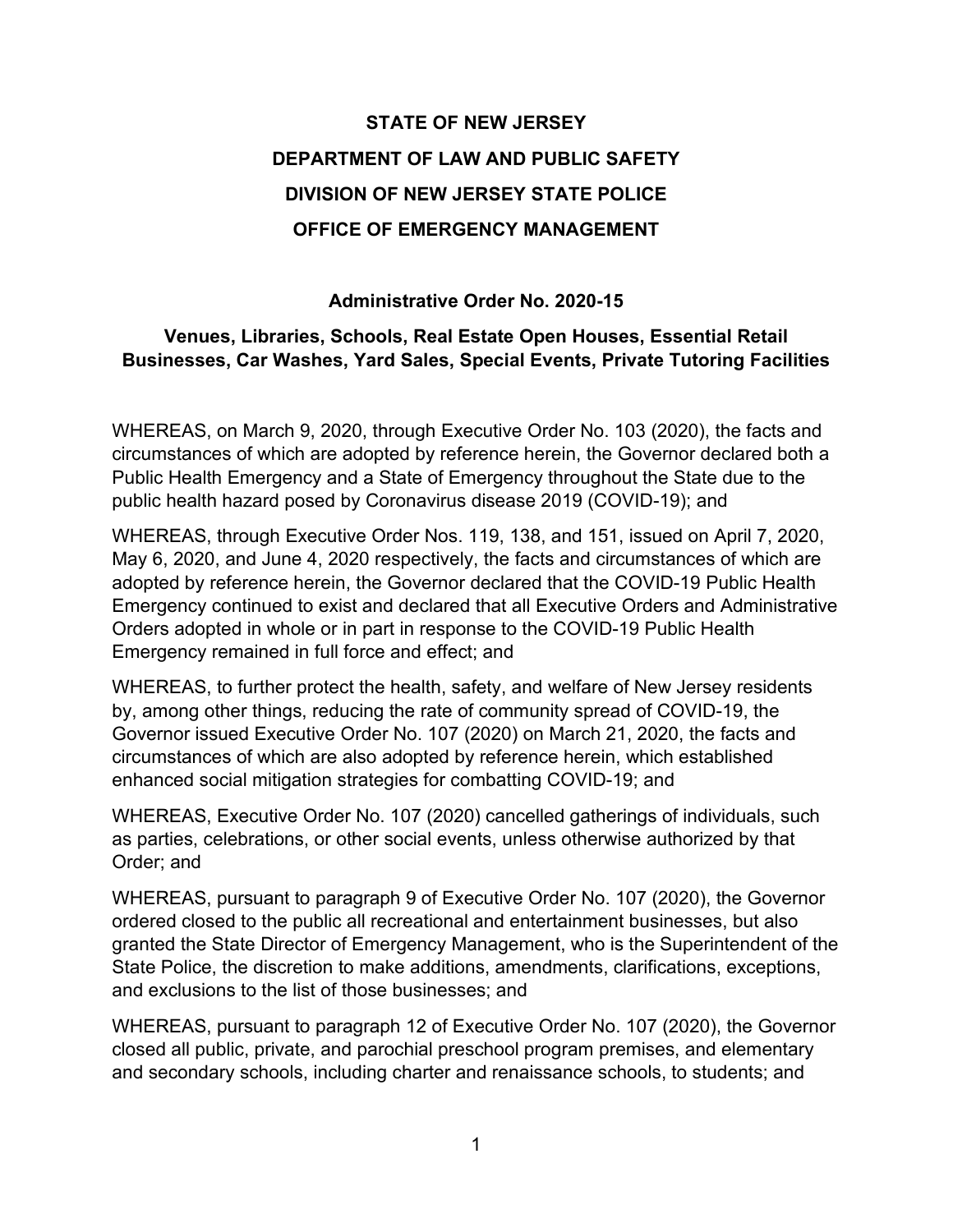WHEREAS, Administrative Order No. 2020-3 added municipal, county and State public libraries, and all libraries and computer labs at public and private colleges and universities, to the list of facilities closed to members of the public pursuant to paragraph 7 of Executive Order No. 104 (2020), the terms of which were carried over to Paragraph 9(h) of Executive Order No. 107 (2020); and

WHEREAS, Administrative Order No. 2020-6 categorized real estate open houses as an impermissible gathering pursuant to Executive Order No. 107 (2020); and

WHEREAS, pursuant to paragraph 6 of Executive Order No. 107 (2020), as clarified by paragraph 2 of Administrative Order No. 2020-6, car dealerships were permitted to continue in-person auto maintenance and repair services and to provide online and telephonic delivery services and pickup services outside or adjacent to their stores for vehicles ordered in advance online or by phone; and

WHEREAS, Administrative Order No. 2020-10 clarified that car dealerships could permit customers that ordered and/or purchased a vehicle online or by phone to test drive the vehicle at the time of pick-up or prior to delivery, subject to specified in-person operation policies; and

WHEREAS, Administrative Order No. 2020-6 added Federal Firearms Licensees to the list of essential retail businesses in accordance with paragraph 6 of Executive Order No. 107, subject to certain operational restrictions; and

WHEREAS, Administrative Order No. 2020-13 added car and used car dealerships, motorcycle dealerships, boat dealerships, and bicycle shops to the list of essential retail businesses in accordance with paragraph 6 of Executive Order No. 107, but limited all customer visits, including sales, to appointment only; and

WHEREAS, Executive Order No. 148 (2020) prohibited special events, including fireworks, at public and private beaches, boardwalks, lakes and lakeshores, and permitted students onto school premises to engage in passive recreational activities or to participate in an authorized gathering, but granted the State Director of Emergency Management, who is the Superintendent of State Police, the discretion to make additions, amendments, clarifications, exceptions and exclusions to the terms of that Order; and

WHEREAS, as the Governor has observed, as rate of reported new cases of COVID-19 in New Jersey decreases, including a reduction in the total number of individuals being admitted to hospitals for COVID-19, the State can begin to take certain steps to lift certain restrictions that were designed to limit person-to-person contact; and

WHEREAS, even as the rate of reported new cases of COVID-19 decreases, the ongoing risks presented by COVID-19 mean that a considerable number of the State's current measures must remain in place, both to reduce additional new infections and to save lives, until additional metrics – such as expanded testing and use of contact tracing – have been satisfied; and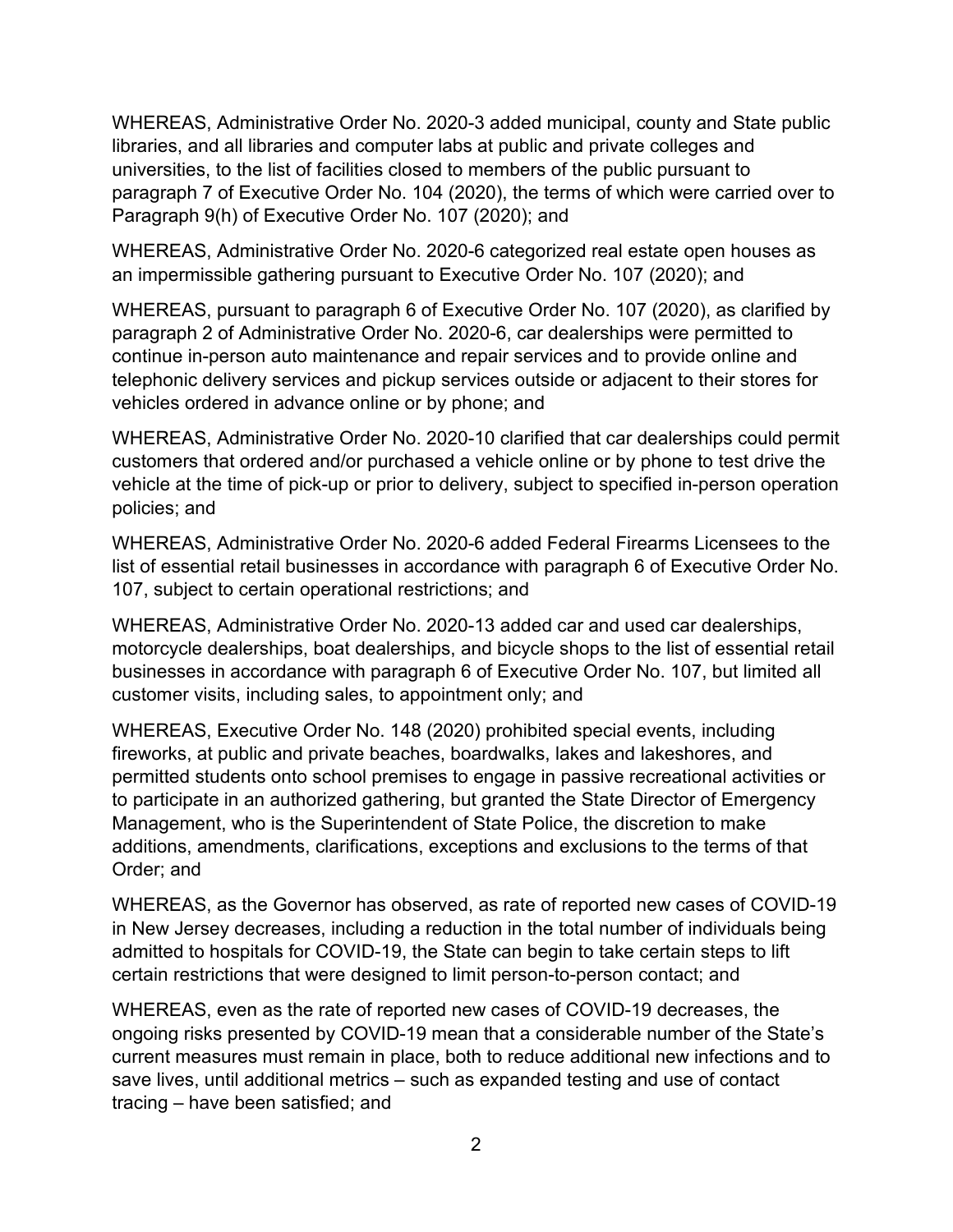WHEREAS, because public health experts have identified that outdoor environments present reduced risks of transmission as compared to indoor environments, it is appropriate to also adjust restrictions relative to gatherings that happen outdoors, meaning that certain gatherings in open-air spaces outdoors can be allowed while still maintaining reasonable restrictions to help limit the spread and prevent future outbreaks of COVID-19 and protect the health, safety, and welfare of New Jersey residents; and

WHERAS, many indoor recreational and entertainment businesses remain closed to the public, as do restaurants and other eating establishments for sit-down food service, and thus are not permitted to hold events such as weddings, bar mitzvahs, and birthday parties; and

WHEREAS, although many activities, including dining, taking place indoors at recreational and entertainment businesses, restaurants, and other eating establishments remain prohibited, the risks associated with those prohibited activities are not present when individuals enter such facilities for the limited purpose of viewing and obtaining information about the venue for planning future events as long as restrictions on gatherings are maintained, and other public health measures are adhered to, as wearing face coverings; and

WHEREAS, permitting curbside pickup and drop-off at libraries, is appropriately tailored to the current risk to public health and safety; and

WHEREAS, students should be encouraged to retrieve any belongings from school premises as the school year ends, and may safely do so pursuant to district policies that outline social distancing and mitigation protocols; and

WHEREAS, real estate open houses and yard sales can be conducted safely subject to the protocols outlined for indoor and outdoor gatherings; and

WHEREAS, various businesses, including Federal Firearms Licensees, car and used car dealerships, motorcycle dealerships, boat dealerships, bicycle shops, and car washes, have previously been authorized to operate and should be held to the same health and safety protocols that have now been imposed on similarly situated businesses; and

WHEREAS, special events, include fireworks displays, at beaches and other outdoor locations can take place while adhering to the limitations on outdoor gatherings;

NOW, THEREFORE, I, Patrick J. Callahan, State Director of Emergency Management, hereby ORDER as follows:

## **Venues**

1. All restaurants, cafeterias, dining establishments, food courts, bars, public and private social clubs, and indoor recreational and entertainment businesses that were closed to the public under Paragraphs 8 and 9 of Executive Order No. 107 (2020) are permitted to allow individuals to enter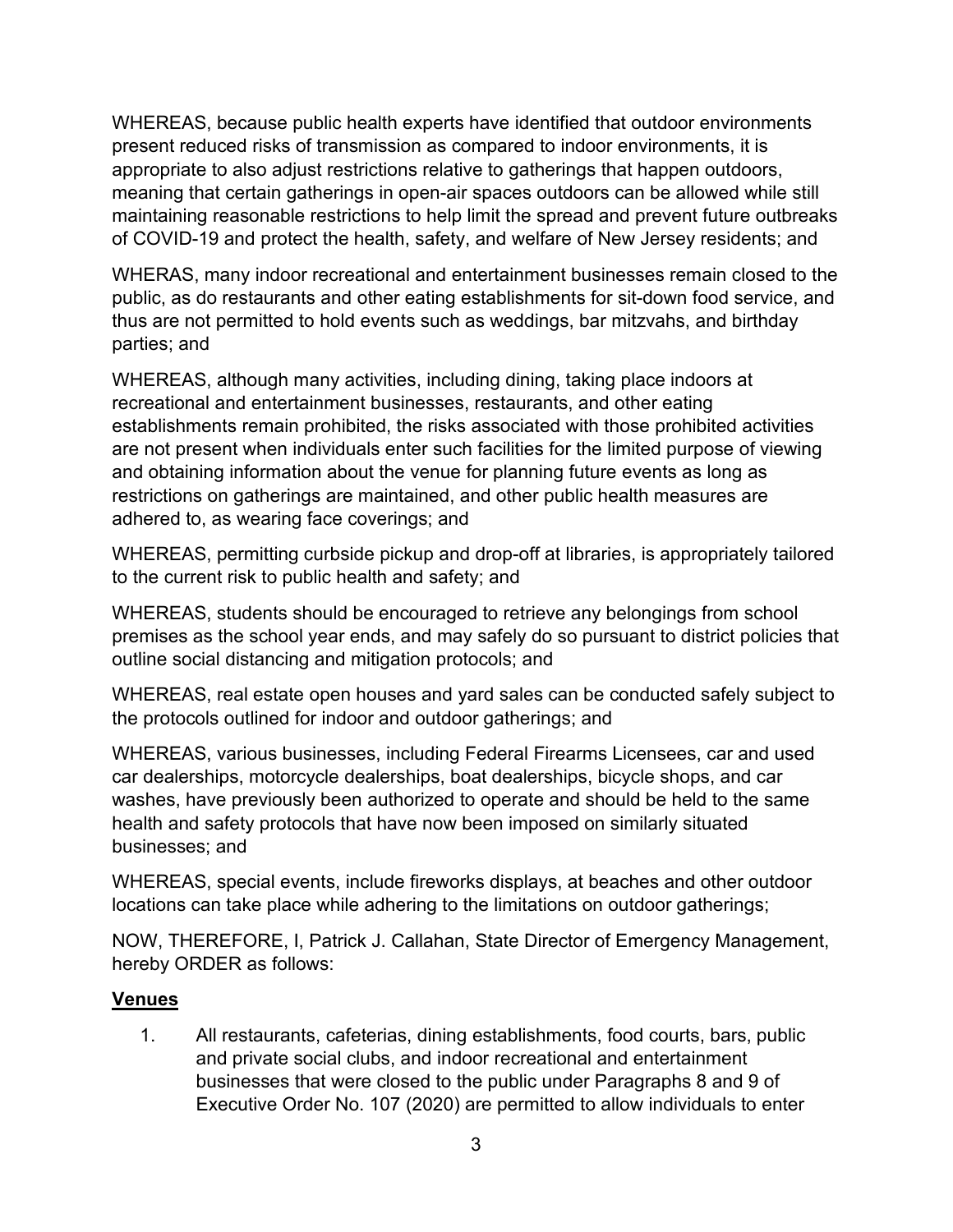their indoor premises in order to tour the facility for event-planning purposes, subject to the following requirements:

- a. Such tours must adhere to the provisions related to indoor gatherings in Executive Order No. 152 (2020) or subsequent Orders, including the requirement that all attendees must wear face coverings at all times except where doing so would inhibit the individual's health or where the individual is under two years of age;
- b. No monetary transactions may occur on the premises, including deposits to secure venue space;
- c. The facility is not permitted to provide food or drink tastings or samplings or other sample materials to visitors on the premises; and
- d. All individuals seeking to visit a business for this purpose shall be by appointment only.

Such businesses also must adopt policies that include, at minimum, the following requirements:

- e. Establish hours of operation, wherever possible, that permit access solely to high-risk individuals, as defined by the CDC;
- f. Require infection control practices, such as regular hand washing, coughing and sneezing etiquette, and proper tissue usage and disposal;
- g. Provide employees break time for repeated handwashing throughout the workday;
- h. Provide sanitization materials, such as hand sanitizer and sanitizing wipes, to staff;
- i. Require frequent sanitization of high-touch areas to which workers and visitors have access;
- j. Place conspicuous signage at entrances and throughout the business, if applicable, altering staff and other individuals to the required six feet of physical distance;
- k. Require workers to wear cloth face coverings and gloves when interacting with other workers or visitors and require workers to wear gloves when in contact with patrons or goods. Businesses must provide, at their expense, such face coverings and gloves for their employees. Nothing in the stated policy should prevent workers from wearing a surgical-grade mask or other more protective face covering if the individual is already in possession of such equipment, or if the business is otherwise required to provide such worker with more protective equipment due to the nature of the work involved. Where an individual declines to wear a face covering on premises due to a medical condition that inhibits such usage, neither the facility nor its staff shall require the individual to produce medical documentation verifying the stated condition.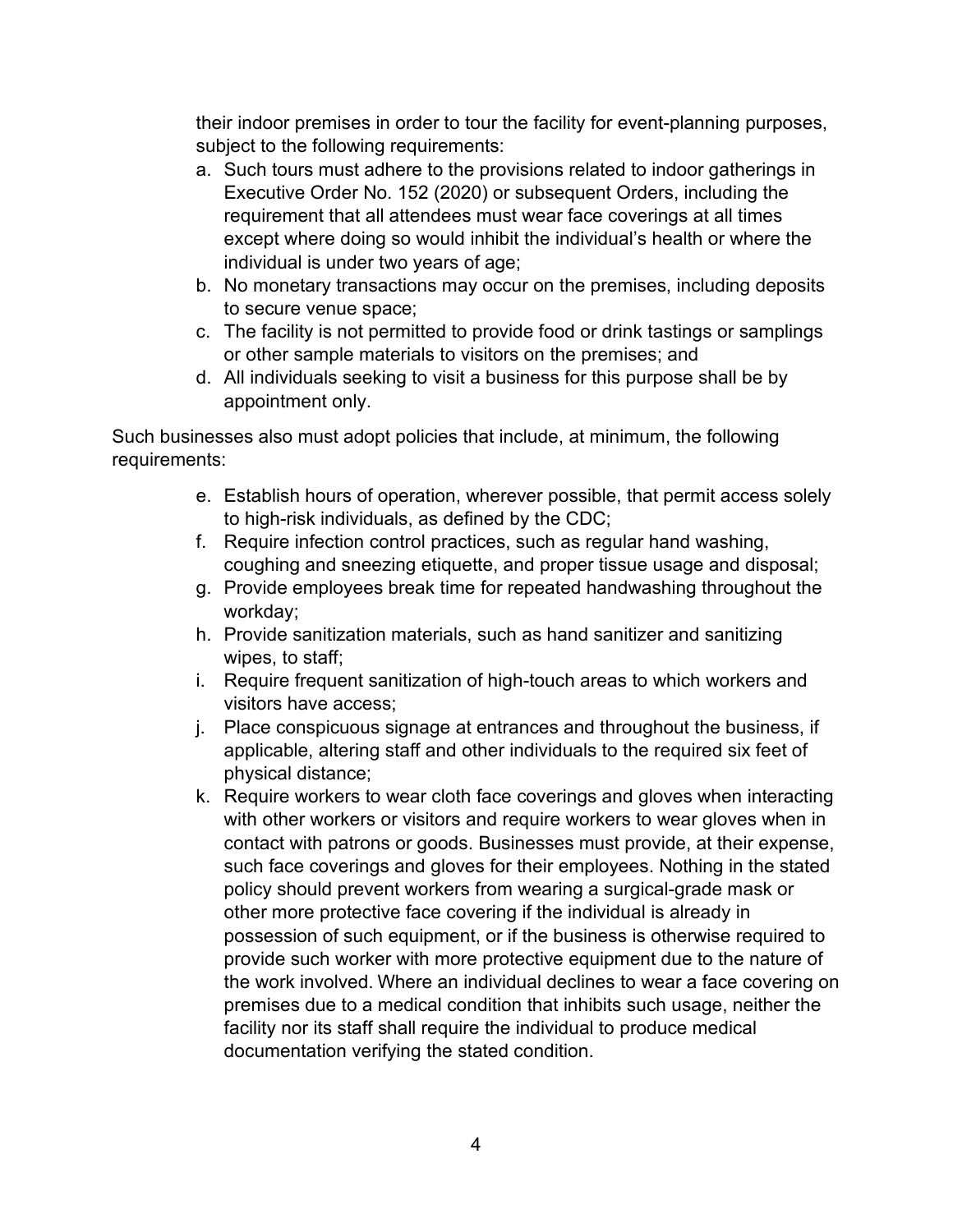# **Libraries**

- 2. It is hereby clarified that libraries are permitted to reopen their outdoor spaces to the public pursuant to the provisions of Executive Order No. 153 (2020). In addition, all municipal, county, and State public libraries, and all libraries at public and private colleges and universities, are permitted to reopen to the public, but only where they adopt policies that include, at minimum, the following requirements:
	- a. Patrons shall not be permitted to enter the brick-and-mortar premises, but instead shall be permitted to pick up or drop off materials outside of the facility that they have already ordered ("curbside pickup/drop-off");
	- b. In-premises operations shall be limited, wherever feasible, to those employees who are responsible for the operations required for curbside pickup/drop-off;
	- c. Transactions shall be handled in advance by phone, email, facsimile, or other means that avoid person-to-person contact, wherever feasible;
	- d. Patrons shall notify the facility by text message, email, or phone once they arrive, whenever feasible, or make best efforts to schedule their arrival time in advance. The patron shall be asked to remain in their vehicle, if arriving by car, until staff delivers or retrieves the materials; and
	- e. Designated employees shall bring materials outside of the facility and place the materials directly in a patron's vehicle whenever feasible.

Additionally, libraries opening to the public pursuant to this paragraph shall also abide by the following policies, at a minimum:

- f. Require infection control practices, such as regular hand washing, coughing and sneezing etiquette, and proper tissue usage and disposal;
- g. Provide employees break time for repeated handwashing throughout the workday;
- h. Provide sanitization materials, such as hand sanitizer and sanitizing wipes, to staff;
- i. Require frequent sanitization of high-touch areas to which workers have access, and ensure proper sanitization of shared goods;
- j. Require workers to wear cloth face coverings and gloves when interacting with other workers or patrons and require workers to wear gloves when in contact with patrons or goods. Facilities must provide, at their expense, such face coverings and gloves for their employees. Nothing in the stated policy should prevent workers from wearing a surgical-grade mask or other more protective face covering if the individual is already in possession of such equipment, or if the facility is otherwise required to provide such worker with more protective equipment due to the nature of the work involved.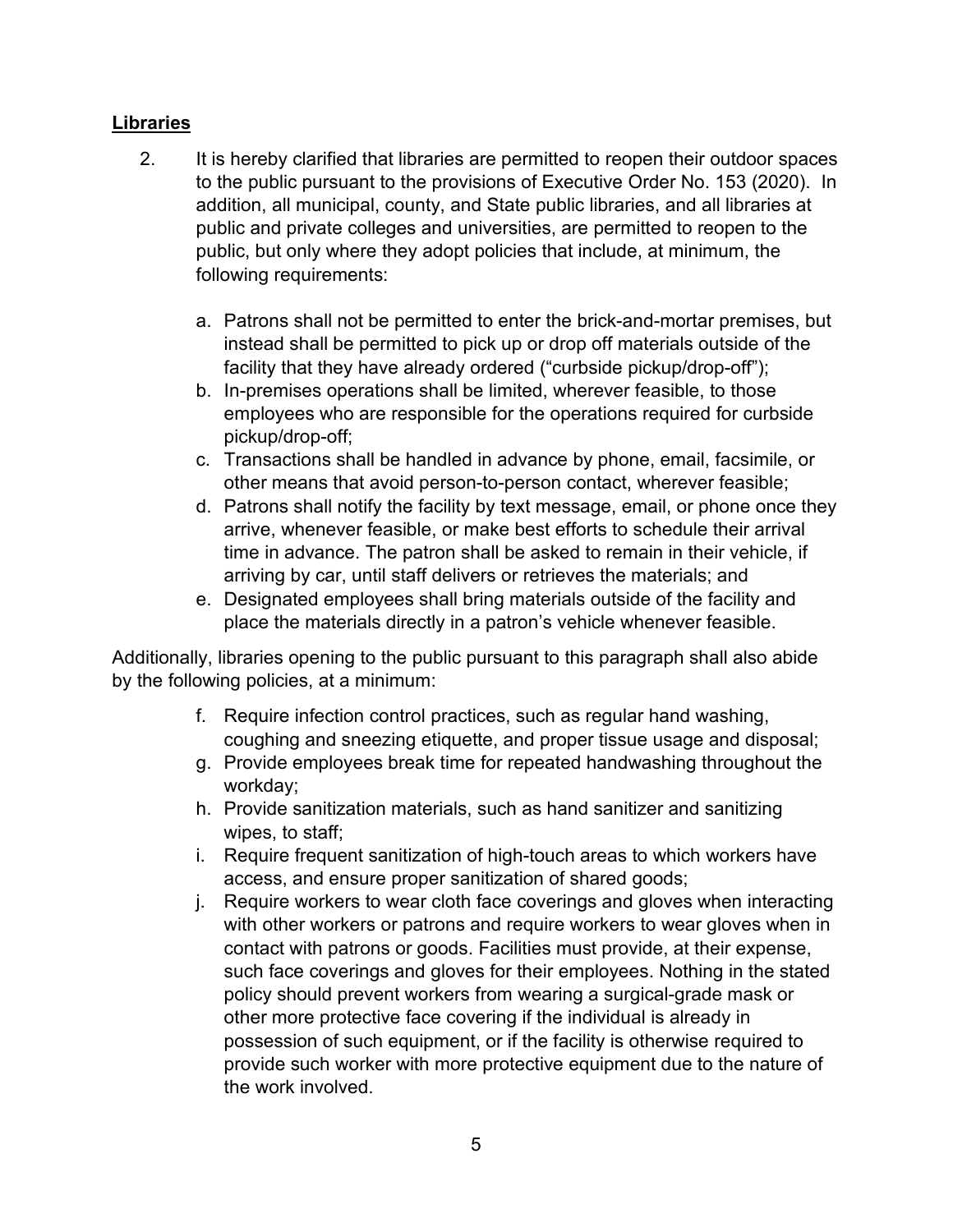# **Schools**

3. Notwithstanding the provisions of Paragraph 12 of Executive Order No. 107 (2020) or Paragraph 8 of Executive Order No. 148 (2020), students, who may be accompanied by their parents or guardians, may enter public, private, and parochial preschool program premises, and elementary and secondary schools, including charter and renaissance schools, to retrieve belongings from lockers, classrooms, or other areas where personal belongings may have been stored, provided the district and/or school has protocols in place for ensuring the safety of students and staff in accordance with guidance the Centers for Disease Control and Prevention regarding social distancing and mitigation practices.

# **Real Estate Open Houses**

4. Open houses to view real estate are permitted, provided that they comply with the requirements of Paragraph 1 of Executive Order No. 152 (2020).

# **Essential Retail Businesses**

- 5. It is hereby clarified that the following businesses are permitted to operate provided that they adopt policies that include, at minimum, the requirements that were applied to essential retail businesses in Paragraph 1 of Executive Order No. 122 (2020):
	- a. Bicycle shops;
	- b. Boat dealerships;
	- c. Car and Used Car Dealerships;
	- d. Farming equipment stores;
	- e. Federal Firearms Licensees;
	- f. Livestock feed stores;
	- g. Mobile phone retail and repair shops;
	- h. Motorcycle dealerships; and
	- i. Nurseries and garden centers.

## **Car Washes**

6. All car washes are permitted to operate pursuant to the requirements outlined in Paragraph 1 of Executive Order No. 122 (2020).

# **Yard Sales**

7. Yard sales, garage sales, estate sales, and similar private sales are permitted, subject to the requirements of Executive Order No. 152 (2020). In accordance with Paragraph 3 of Executive Order No. 108 (2020), it is hereby